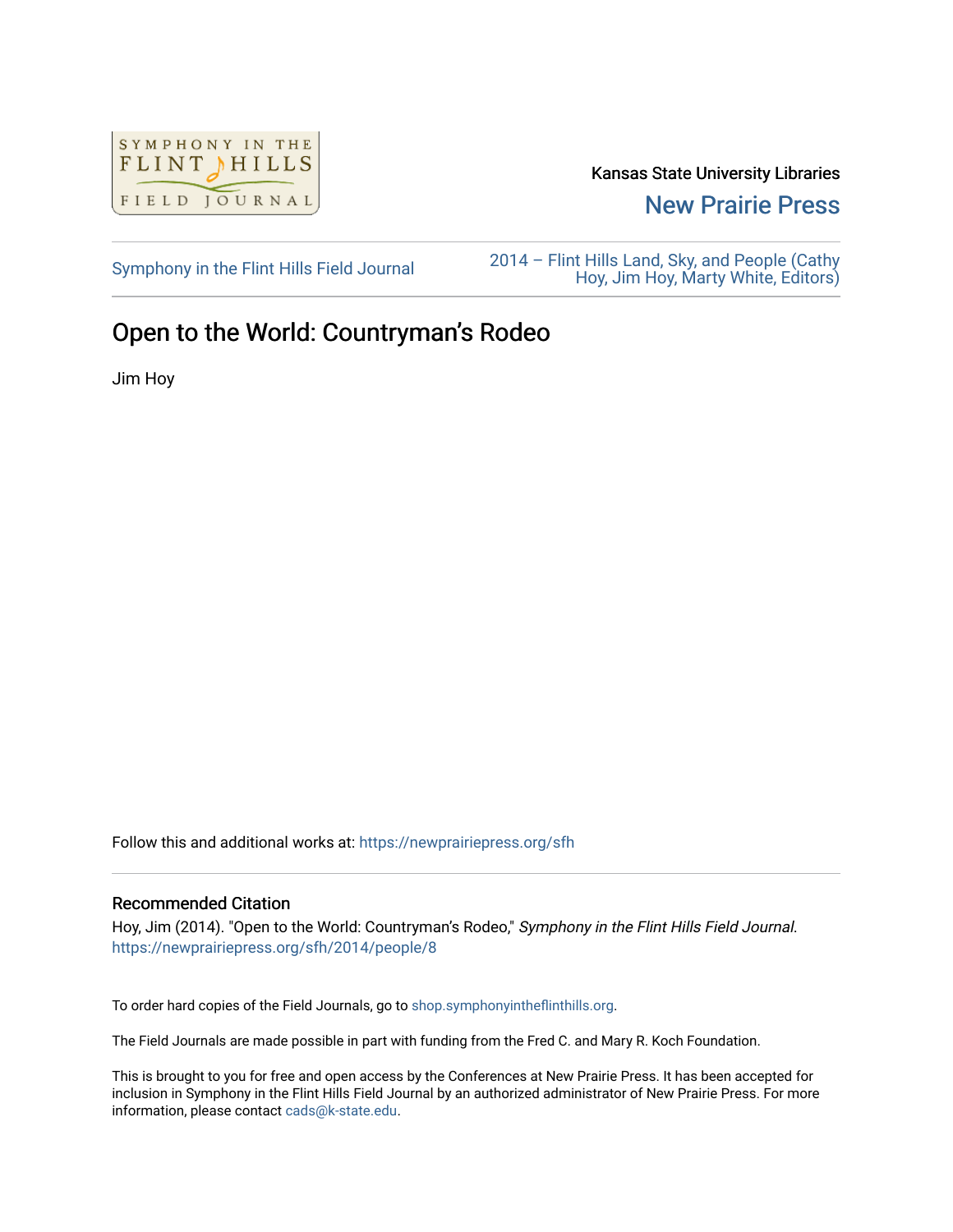Open to the World: Countryman's Rodeo

For many years to residents of Chase, Butler, and Greenwood counties, the Fourth of July and Countryman's Rodeo were synonymous. Many Flint Hills pasturemen, like the Pinkston brothers of Bazaar, were on horseback in a pasture every day of the week from mid-April until all the steers had been shipped in October– every day except for one and that day was the Fourth when they went to Countryman's Rodeo.

Wilber Countryman's rodeo grew out of the Cassoday rodeos, which trace back to roping and riding contests at Fourth of July celebrations in 1906 and 1907. These contests continued to be staged sporadically at Cassoday, known then as the Cow Capital of Kansas (and now as the Prairie Chicken Capital of the World), for the next quarter century, but the real string of Cassoday rodeos began in 1932, inspired by the big professional rodeos that were part of El Dorado's later Kaffir Corn Carnivals. Some of the locals got together and built pens, an arena, and a dance platform in a pasture bordering the town on the southwest. They gathered some cows, calves, and bucking horses and put out the word to area cowboys. For the next several years Cassoday had a Fourth of July rodeo. Contestants came from all over Butler and surrounding counties, as well as from Oklahoma and New Mexico.



*Saturday Evening Post Courtesy Gene Countryman*

In 1938, Wilber Countryman took over the Cassoday Rodeo and moved it to his ranch half a dozen miles southwest of town. That first year's competition was a little unorganized. As it came time for the rodeo to start, Wilber gathered the cowboys together and said something on the order of "Okay, now, what are we going to do here? Who's going to rope calves and who's going to ride broncs?" The following year he filled out the program with other

events–bulldogging, bull riding, ribbon roping, and wild cow milking. The extra-large, native-sod rodeo arena was located in the midst of a section pasture, which also held his house and ranch buildings. The area immediately in front of the chutes was soon worn down to dirt by the hooves of bucking stock and was littered with small flint rocks. Ticket takers were stationed at the cattle guards on the south and the north entrances to the pasture. Wilber